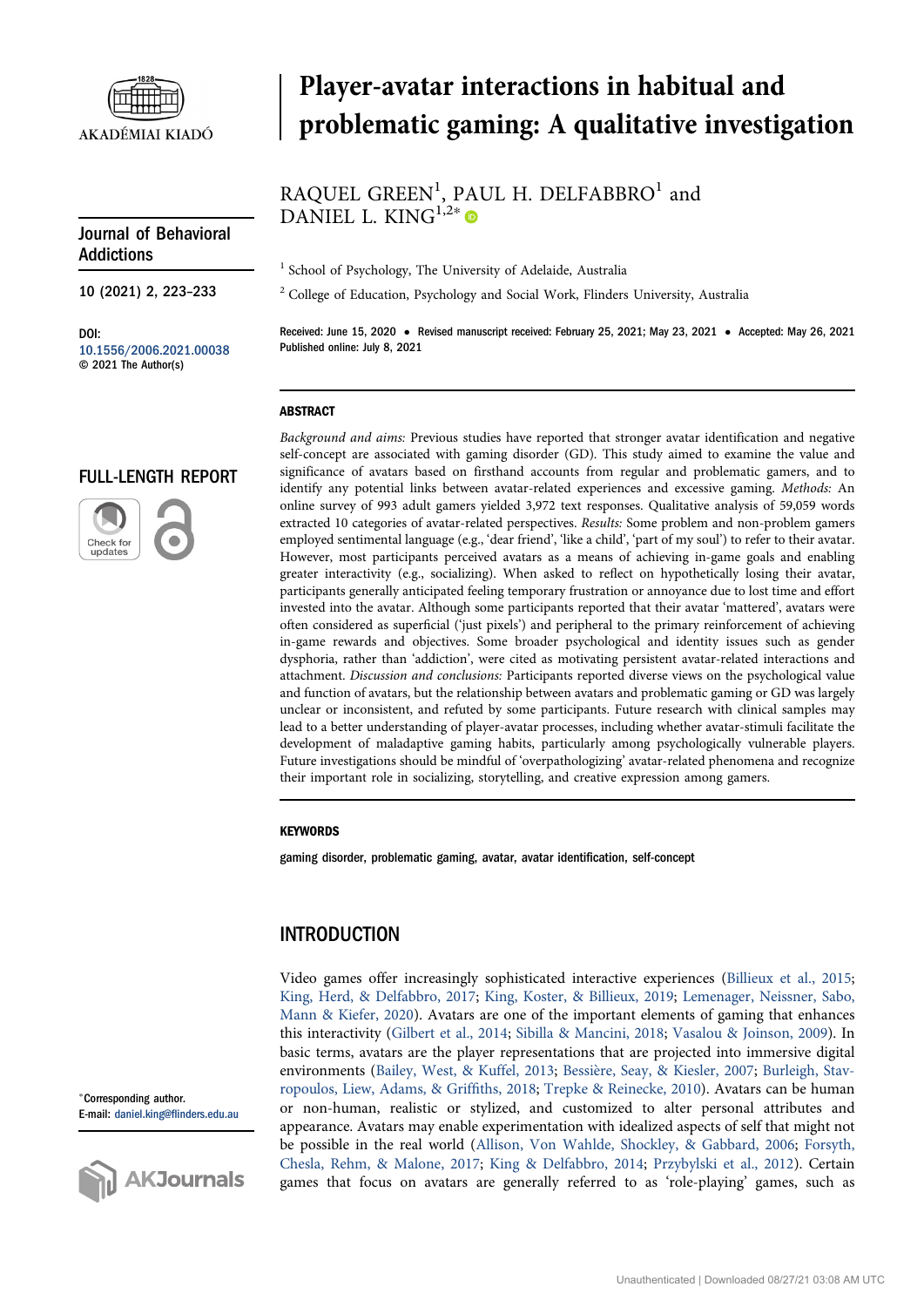massively multiplayer online role-playing games (MMORPGs) ([Smahel, Blinka, & Ledabyl, 2008](#page-10-5)). However, almost all types of games (e.g., sports and racing, shooters, strategy and puzzle games) can include avatars and roleplaying options [\(Ducheneaut, Wen, Yee, & Wadley, 2009](#page-9-5); [King & Delfabbro, 2019](#page-9-6)). Although many player-avatar interactions confer personal benefits (e.g., enjoyment, creativity, identity exploration), avatar features have recently been the focus of survey-based and neuroimaging studies into the development and maintenance of problematic gaming ([Green, Delfabbro, & King, 2020;](#page-9-7) [Lemenager et al.,](#page-10-0) [2020](#page-10-0)).

It has been suggested that some gamers may form a kind of psychological attachment to their avatar [\(Dengah &](#page-9-8) [Snodgrass, 2020](#page-9-8); [Li, Liau, & Khoo, 2011](#page-10-6); [Liew, Stavropoulos,](#page-10-7) [Adams, Burleigh, & Grif](#page-10-7)fiths, 2018). This relationship has been described as a "strong emotional bond" ([Mancini,](#page-10-8) [Imperato, & Sibilla, 2019](#page-10-8)), a "powerful psychological component of the gaming world" ([Stavropoulos, Dumble,](#page-10-9) Cokorilo, Griffi[ths, & Pontes, 2019\)](#page-10-9), and important to an "individual's personal narrative, psychological wellbeing, and self-conception" [\(Wolfendale, 2007\)](#page-10-10). Further, avatars have been proposed to fulfil important needs and be "far more than mere online objects" [\(Wolfendale, 2007\)](#page-10-10), enabling gamers to project unconscious thoughts and express suppressed versions of their psyche [\(Stavropoulos,](#page-10-11) [Gomez, Mueller, Yucel, & Grif](#page-10-11)fiths, 2020). Many of these experiences fall under the umbrella term of 'avatar identification', defined as "the temporary alteration in selfperception of the player induced by the mental association with their game character" [\(Van Looy et al., 2012;](#page-10-12) p. 206). Avatar identification is often a positive or desired experience, as avatars enable identity expression, storytelling, and immersion in the gaming world ([Hussain & Grif](#page-9-9)fiths, 2009; [Klimmt, Hefner, & Vorderer, 2009](#page-9-10); [Whang & Chang, 2004\)](#page-10-13). However, avatar identification has also been significantly linked with excessive gaming ([Mancini and Sibilla, 2017](#page-10-14); [Sioni, Burleson, & Bekerian, 2017](#page-10-15); [Smahel et al., 2008;](#page-10-5) [You,](#page-10-16) [Kim, & Lee, 2017](#page-10-16)) and depressive mood ([Bessi](#page-8-2)è[re et al.,](#page-8-2) [2007](#page-8-2); [Burleigh et al., 2018;](#page-8-3) [You et al., 2017\)](#page-10-16), suggesting that this phenomenon may affect the general well-being of players in different ways.

With the recognition of 'Internet gaming disorder' in the DSM-5 ([APA, 2013](#page-8-5)) and the inclusion of 'Gaming disorder' (GD) in the ICD-11 [\(WHO, 2019\)](#page-10-17), avatar-related phenomena have been proposed to be involved in problem gaming and GD. Survey-based studies of gamers have reported significant positive correlations between avatar identification and excessive gaming ([Mancini et al., 2019](#page-10-8); [Smahel et al., 2008;](#page-10-5) [You et al., 2017;](#page-10-16) [Zhong & Yao, 2013\)](#page-10-18). Some researchers have even argued that avatar identification should be added to the definitional criteria of gaming disorder (e.g., in the DSM-5 or ICD-11). For example, [Sioni et](#page-10-15) [al., 2017](#page-10-15) reported that avatar identification may be "a valid indicator in diagnosing GD". Other studies have included recommendations that clinicians explore the "relationship between their client's identity inside and outside of the game in relation to their use of avatars" ([Burleigh et al., 2018\)](#page-8-3),



examine an avatar's characteristics to "provide a subtle (or obvious) glimpse into players' unconscious processes" [\(Sioni](#page-10-15) [et al., 2017\)](#page-10-15), and that "virtual demographics, such as the Draenei race" [in the game World of Warcraft] should be carefully considered when preventing and treating problem gaming" ([Morcos, Stavropoulos, Rennie, Clark, & Pontes,](#page-10-19) [2019](#page-10-19)). These recommendations, if followed, may alter the standard procedures and provision of mental health advice and services, and thus warrant critical examination.

Player-avatar interactions have been proposed to influence the development and maintenance of gaming behaviours. A guiding theory in this area has been self-discrepancy theory (see [Higgins, 1987\)](#page-9-11) which proposes that people have multiple selves (i.e., actual, ought, and ideal selves). Selfdiscrepancy theory suggests that people can experience a lack of fulfilment and distress when there are large discrepancies between these selves, and some researchers have suggested that using avatars to generate an alternative selfidentity may help resolve such discrepancies. There is growing quantitative evidence on the topic of avatars and problem gaming exploring this possibility ([Green et al.,](#page-9-7) [2020; Lemenager et al., 2020](#page-9-7)), including survey-based and neuroimaging studies ([Choi et al., 2018;](#page-9-12) [Dieter et al., 2015](#page-9-13); [Kim et al., 2018](#page-9-14); [Lemenager et al., 2014, 2016](#page-9-15)), but relatively few qualitative (e.g., interview, case report) studies ([Allison](#page-8-4) [et al., 2006](#page-8-4); [Gilbert et al., 2014](#page-9-2); [Hussain & Grif](#page-9-9)fiths, 2009).

A current gap in this literature has been the lack of qualitative methods (e.g., interview, case report, and openresponse data) to investigate gamers' experiences with avatars and their potential relationship to problematic gaming ([Green et al., 2020](#page-9-7); [Tsai & Lin, 2003\)](#page-10-20). Very few case reports or other detailed accounts on this topic exist and many of the available studies are now relatively old (e.g., [Allison et al.,](#page-8-4) [2006](#page-8-4); [Chappell, Eatough, Davies, & Grif](#page-9-16)fiths, 2006; [Grif](#page-9-17)fiths, [2010](#page-9-17); [Lee, 2011](#page-9-18); [Lee & Shin, 2004](#page-9-19)) and predate the current mental health classifications of GD in the DSM-5 and ICD-11. Thus, it was considered timely to investigate playeravatar phenomena by gathering firsthand qualitative data based on contemporary gaming experiences in the context of GD as an official mental disorder ([Stevens, Dorstyn, Del](#page-10-21)[fabbro, & King, 2020](#page-10-21)). The main purpose of this research undertaking was to examine the value and significance of avatars to regular and problematic gamers, and to identify any potential links between avatar-related experiences and the development and maintenance of persistent and excessive play.

#### The present study

This study employed a qualitative approach to obtain detailed first-hand accounts that may potentially align with extant conceptual models (e.g., self-discrepancy theory), as well as to generate new perspectives and information that may not have been captured previously in standard surveys. This study was particularly interested in gamers' views of the perceived importance of avatars in connection to self-identity (i.e., personality traits, abilities, physical attributes, interests, and social roles; [Forsyth et al., 2017](#page-9-3)) relative to other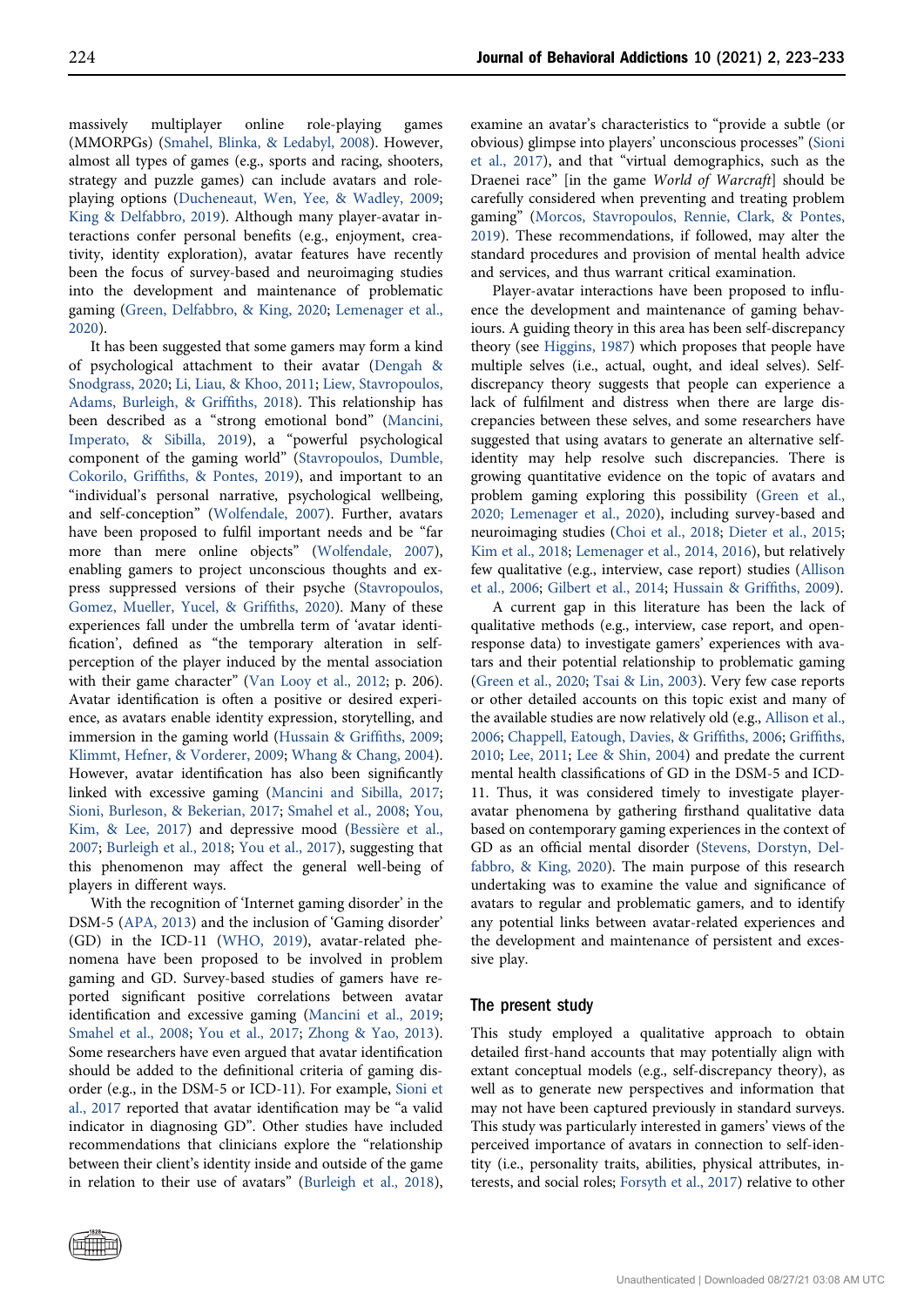aspects of the gaming experience, and whether any such experiences were relevant to personal experiences of problematic gaming or gaming disorder [\(Allison et al., 2006\)](#page-8-4). We employed open-ended questions without explicit reference to terms such as 'self', 'identity', or problematic gaming terminology (e.g., 'problems', 'disorder', 'addiction') to avoid priming specific terms or frames of reference ([Judd, Smith,](#page-9-20) [& Kidder, 1991](#page-9-20)).

#### METHOD

#### **Participants**

A total of 993 adult participants, mostly male (73%;  $n =$ 725) with a mean age of 26.4 years ( $SD = 8.1$ ), completed an online survey advertised on online gaming-related forums for various game types, including massively multiplayer online (MMO), multiplayer online battle arena (MOBA), role-playing game (RPG), and first-person shooter (FPS). Responses were collected from the United States (40.1%), European countries (34.3%), Australia (9.4%), Canada (5.0%), and Other (11.2%). Most respondents reported being Caucasian (75.4%), single (59.5%), engaged in employment (61.3%) and/or further study (45.3%). At the time of data collection (April/May 2020), many participants (58.1%) were self-isolating due to COVID-19. Based on gaming disorder (GD) checklist scores, there were 162 (16.3%) problem gamers, including 82 who reported having previously had a gaming problem. Only 1 problem gamer had sought professional help for gaming, compared to 37 who had sought help for other issues (which was comparable to the non-problem gaming group; 22.7 vs 25.0%). The sample comprised of players of MMO ( $n = 419, 42.2\%$ ), singleplayer RPG ( $n = 253, 25.5\%$ ), FPS ( $n = 125, 12.6\%$ ), MOBA  $(n = 80, 8.1\%)$ , and other games  $(n = 116, 11.7\%)$ .

#### Design & procedure

Advertisements were posted on several gaming forums, including Reddit, GameSpot, Games Planet, and PC Gamer Forum. Participants who were aged 18 or older and played games weekly were eligible to participate. The average duration of the survey was 10 minutes and participants were offered to enter the prize draw for a \$50 AUD voucher. The final sample comprised 993 participants after missing/ incomplete ( $n = 646$ ) and ineligible participants were excluded (e.g., people who were aged under 18 years old [n  $=$  4] or had not played games since COVID-19 [ $n = 3$ ]).

This study presents the results of the 770 responses to the open-ended questions (Section "Open-ended questions") administered as part of a larger project (see [Green,](#page-9-21) [Delfabbro, & King, 2021](#page-9-21)). These questions enabled participants to elaborate on the standard measures of gaming behaviour (i.e., frequency, preferences), avatar-related activities and preferences (i.e., questions concerning avatar choice, number, attributes, and customization), game and avatar identification (i.e., Player Identification Scale; [Van Looy,](#page-10-12) [Courtois, De Vocht, & De Marez, 2012\)](#page-10-12), and problematic gaming (i.e., IGD checklist; [Petry et al., 2014\)](#page-10-22). All participants responded to at least one open-ended question; however, some responses were quite short (e.g., "yes", "no", or "yeah, it does"). The average word count for written responses was 14.8 words, with more elaborate responses generally between 100 and 250 words. All written responses (3,972 responses;  $N = 59,059$  words) and the data codebook are available in the supplementary file ([https://docs.google.](https://docs.google.com/spreadsheets/d/19y8VW4oVFIhg6oUxFOL3LJbklXIoHl_vg7wxE2OtyoY/edit?usp=sharing) [com/spreadsheets/d/19y8VW4oVFIhg6oUxFOL3LJbklXIoHl\\_](https://docs.google.com/spreadsheets/d/19y8VW4oVFIhg6oUxFOL3LJbklXIoHl_vg7wxE2OtyoY/edit?usp=sharing) [vg7wxE2OtyoY/edit?usp](https://docs.google.com/spreadsheets/d/19y8VW4oVFIhg6oUxFOL3LJbklXIoHl_vg7wxE2OtyoY/edit?usp=sharing)=[sharing](https://docs.google.com/spreadsheets/d/19y8VW4oVFIhg6oUxFOL3LJbklXIoHl_vg7wxE2OtyoY/edit?usp=sharing)).

#### Measures

Demographic and gaming-related information. Each participant provided socio-demographic information (e.g., gender, age, ethnicity, country of residence, relationship status, employment status, educational attainment, and educational status) and current lifestyle situation in relation to COVID-19. Regarding gaming preferences and behaviours, participants reported the typical number of hours spent gaming each day, pre- and post-COVID-19. Participants reported their preferred gaming genre, including MMO, MOBA, FPS, RPG (single-player), or Other. Questions about avatar characteristics referred to the main game currently played by the participant. Participants reported the number of avatars they controlled (1 avatar; 2 or more avatars; no identifiable avatar), avatar type (human; non-human creature; non-human non-creature), avatar perspective (first-person only; third-person only; both first-person and third-person perspective), pre-game avatar customizability (default avatar; choice from multiple defaults; fully customizable avatar), and in-game avatar customization (none; some vs. many options).

Problematic gaming. [Petry et al.](#page-10-22)'s (2014) checklist is a 9item self-report measure to assess DSM-5 gaming disorder [\(APA, 2013\)](#page-8-5). Items measure symptoms including: preoccupation, tolerance, withdrawal, unsuccessful attempts to limit gaming, deception or lies about gaming, loss of interest in other activities, use despite knowledge of harm, use for escape or relief of negative mood, and conflict/harm. For example, the item measuring tolerance states: "Do you feel the need to play for increasing amounts of time, play more exciting games, or use more powerful equipment to get the same amount of excitement you used to get?" Response options are dichotomous (Yes/No). A score of  $5+$  indicated problematic status. The checklist has been used in clinical and neurobiological studies of GD, and shown strong psychometric qualities ([King, Billieux, Carragher, & Delfabbro,](#page-9-22) [2020,](#page-9-22) [King, Delfabbro, Billieux, & Potenza, 2020\)](#page-9-23). Internal consistency of the scale in this study was .68. Additional questions concerned overall impression of the gamingrelated problem, onset of problems, and treatment-seeking intentions and history.

Open-ended questions. To gather information about gamers' views of the perceived importance of avatars in connection to identity, and whether any avatar-related

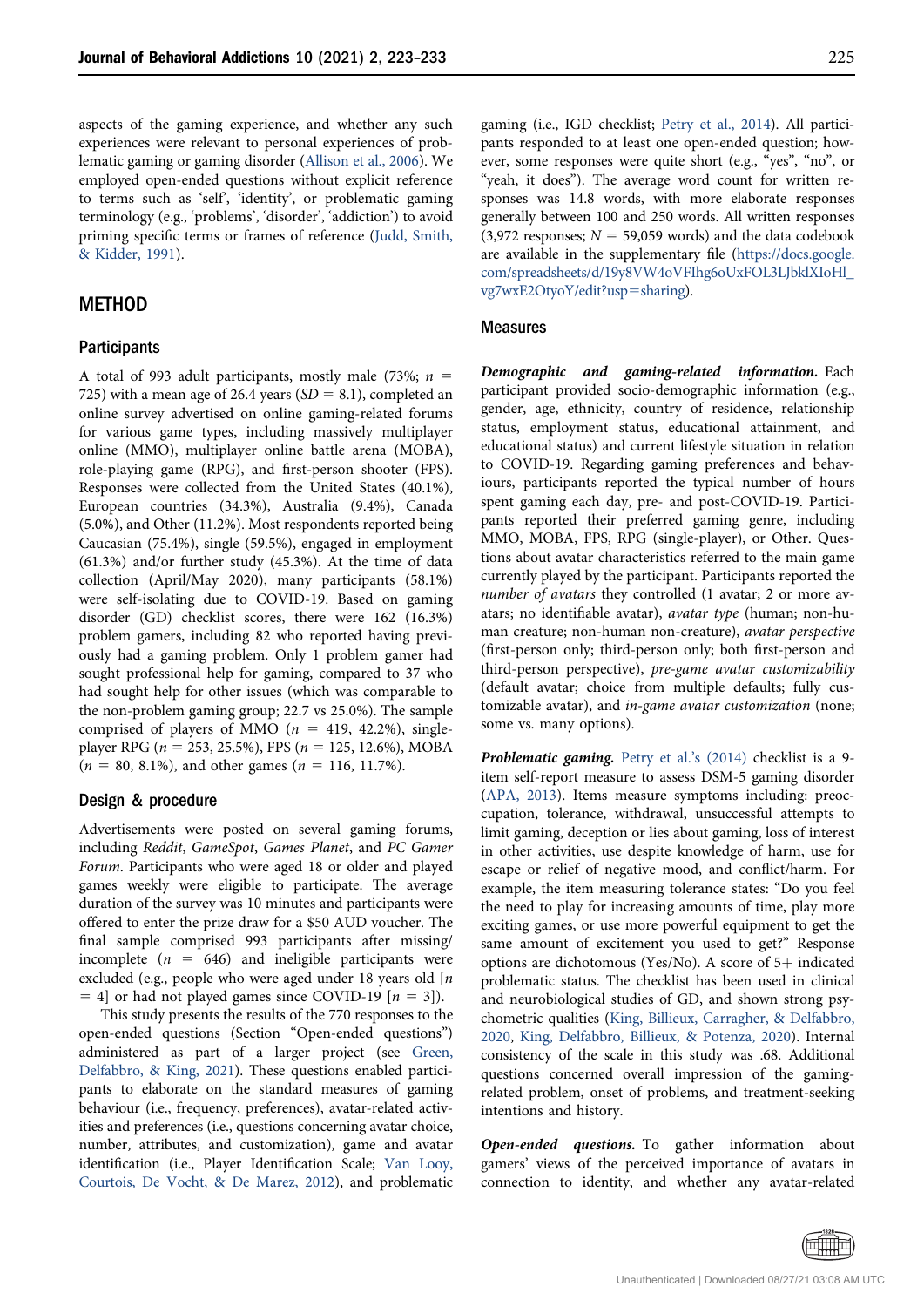experiences were relevant to personal experiences of problematic gaming, four open-ended questions were developed. Questions were: (1) How do you generally think or feel about your avatar? Does your avatar matter to you?, (2) How would your life be different if your avatar was suddenly deleted?, (3) Have you ever felt like it was hard to control your gaming time because you felt immersed in the experience of playing an avatar? and (4) Do you have any other comments or experiences about your avatar and gaming habits you would like to share?. All questions were developed by a registered clinical psychologist (third author) and were designed to be openended to elicit longer or elaborated responses. These questions were designed to be relatively neutral (i.e., avoiding direct reference to avatar identification and related concepts, as well as gaming disorder). There was no associated word limit.

#### Qualitative analysis

The purpose of the qualitative analysis was to generate datadriven, descriptive categories based on the responses to each question, with a focus on describing the characteristics of responses rather than identifying themes that were present throughout the data (see [Morse, 2008\)](#page-10-23). As per the COREQ reporting guidelines [\(Tong, Sainsbury, & Craig, 2007\)](#page-10-24), we declare that we are male and female researchers, including two males with PhDs with  $10+$  years of research experience and the third who is a female registered psychologist (Masters-level qualification). Further, no relationship was formed with participants prior to this study, and no personal information about the researchers except for their institution details was provided. Participants provided all responses in written text format and were not provided with further opportunities after the study to revise their responses. Qualitative data were transposed to a single document. The most salient information and categories were identified by the first author, who initially coded the datafile and shared the coding with the senior author who checked and either modified or confirmed the coding. This involved assigning category labels to individual text segments that were repeated across the datafile ([Snodgrass et al., 2020](#page-10-25)). The senior author suggested minor revisions to the names of some of the categories and subcategories and to combine two of the subcategories due to their close similarity. There was strong agreement (i.e., at least 95% agreement) between the two raters on the assignment of content to categories. The first and senior author then reread the coding document and made additional changes to the coding document and exchanged this with each other on two further occasions between January and March 2021 which led to total agreement on the categories. All written content was analyzed at the same time and given equal attention in the coding process to ensure an inclusive and comprehensive process. Another document was created to store a list of all identified categories, as well as record a series of relevant extracts illustrating each category (see Supplementary file 1).

This process yielded 3 main categories including 10 subcategories in total (Category 1: The personal value of avatars, including subcategories of emotional connection (n

 $= 91$  quotes), tool or facilitating goal pursuit (n = 93), realworld self-expression ( $n = 80$ ), representation of an 'ideal self'  $(n = 34)$ , sunk cost reasoning  $(n = 170)$ , and narrative and role-play value ( $n = 101$ ); Category 2: The unimportance of avatars, including subcategories of superficiality and irrelevance (n = 188) and differentiated from real-world self (n = 25); Category 3: The importance of game world and context, including themes of avatar value depends on game genre (n  $=$  25) and immersion in the world, not the avatar ( $n = 53$ ). Responses from problem and non-problem gamers were blinded during the initial coding process, but then re-identified to enable separate examination of problematic gamers' material. Extracted quotes in Section "Results" include identifiers (i.e., gender, age, GD status) that were added after the analysis. Thus, the presented thematic analysis was not biased toward potentially extracting themes specific to any potential judgements or preconceptions related to problem gaming.

### **Ethics**

The study procedures were carried out in accordance with the Declaration of Helsinki. Ethics approval was granted by the School of Psychology Human Research Ethics Subcommittee (approval number: 20/18). Participants were informed that the study was voluntary and that they were free to withdraw at any time. All responses were anonymous. Participants gave informed consent by clicking through to the survey after reading the participant information sheet.

# RESULTS

This section presents a summary of the qualitative analysis. A selection of quotes is provided to elucidate each category and subcategory, accompanied by qualifiers to identify the gender (M: Male; F: Female; Other: gender reported as 'other'), age (years), and group status (GD: Meets 5 or more of the GD criteria; Norm: Does not meet the GD criteria) of the respondent. For example, the following qualifiers [M, 26, GD] refer to a 26-year-old male who met the GD criteria. The results in Section "Category 1: The personal value of avatars" explore the value perceptions and experiences of avatar-related phenomena, and Sections "Category 2: The unimportance of avatars and Category 3: The importance of the broader game context" present findings related to opposing views on the importance of avatars and their relationship to self and player experience.

#### Category 1: The personal value of avatars

Subcategory 1: Emotional connection. Some participants  $(n)$  $= 90$ ) referred to their avatars using sentimental language, such as part of my soul [M, 18, Norm], My avatar means the world to me [M, 29, Norm], My characters make me proud like a child would make their parent proud [M, 23, Norm], and My character is like a dear friend to me. I keep her extremely close to my heart [F, 24, Norm]. Other examples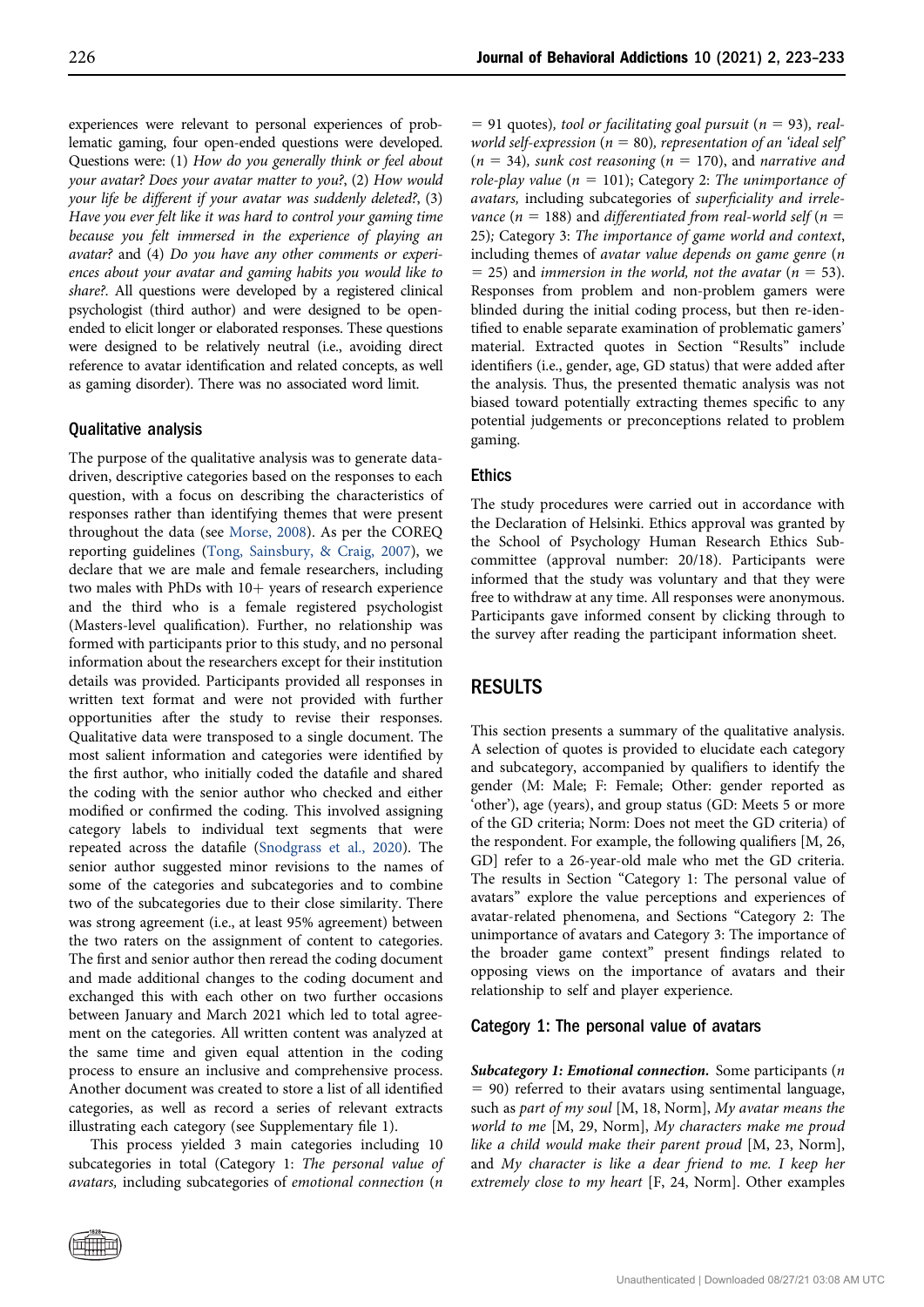included the avatar as a family member or 'extension of the family', and as a 'role model' and 'doll'. The player bond to the avatar was described with reference to feelings of love, pride, care, affection, and nostalgia, and more general references to the avatar as something that "matters". There were 6 explicit references to 'like' and 5 references to 'love' for the avatar.

Subcategory 2: Tool or facilitating goal pursuit. Participants were asked to identify aspects of avatars that were important to them. The responses ( $n = 92$ ) were diverse, and often more than one reason was cited, but many shared the common notion that avatars provided the means of achieving specific goals. Participants referred to avatars as a 'tool' that allowed them to access and manipulate the gaming world (e.g., He matters to me as a medium through which to manipulate the game [M, 26, Norm]; my avatar is a tool to play the game with [M, 28, GD]). Accessing and progressing the game's narrative and interacting with in-game characters were other common goals. Avatars allowed people to socialize, role-play, and interact with other players in the game (e.g., I use them for role-playing within middle earth, and as a medium to socialise with my friends within the game [F, 25, Norm]). Participants used their avatar to advance through the game (e.g., Game progression is linked with the avatar [M, 41, Norm]) and test their skills against opponents (e.g., I use it to be competitive in the game [M, 32, Norm]).

Subcategory 3: Real-world self-expression. Many participants ( $n = 76$ ) referred to using the avatar as means of expressing their own real-world personality, often in social situations online. This was explained as My avatar is a form of self-expression, and a way to see a bit of myself in the game's world [Non-binary, 18, Norm], my avatar tends to be an extension of myself living in the video game [M, 21, Norm], and I play as myself, not the character. Hence why I am having difficulty using avatar in this sense, as it relates more to how other people see me online than how I see myself [M, 21, Norm]. Responses in this subcategory included clarifications from participants that, although there was an onscreen representation of a character, the player tended to behave in-game in ways that were consistent with their realworld self. In some cases, this was described as an "extension" of the player that enabled interactivity in the virtual environment.

Subcategory 4: Representation of an 'ideal self'. Participants ( $n = 37$ ) referred to the customizability of avatars and how this allowed them to explore different traits and expressions. The avatar could be designed or improved to possess desirable features or abilities, including an idealized version of their real-world self. Participants described avatars as role models possessing desirable traits and abilities (e.g., The courage and selflessness some video game characters possess is admirable [F, 19, Norm]). Others referred to their avatar's attractive appearance (e.g., She has the appearance that I wish I had [F, 29, Norm]; My avatar is an idealized (physically) version of myself [F, 18, Norm]). Participants

reported that they perceived their avatar as having attributes they wished to have in the real-world (e.g., My avatar is all the things I wish I could be if I weren't held back by finances or worrying what people think of me [F, 37, Norm]; My character matters quite a fair amount to me. I see it as the idealization of what I would like to be [Other, 24, Norm]).

Some respondents stated that their avatar enabled exploration of aspects of the opposite sex or other genders, including explicit reference to "gender dysphoria" (i.e., distress that a person feels due to a mismatch between their gender identity and their birth-assigned sex). The avatar reportedly provided a means of exploring a gender identity that they wished to be in the real world (e.g., I feel much happier being portrayed as my avatar rather than myself in reality. My avatar is someone I wished I was in reality, a white blonde girl [M, 28, GD]; The vast majority of the time, I play as characters off my identified gender to help relieve my dysphoria  $[F, 24, \text{Norm}]$ ; It's who I'd like to be, I think I may suffer from gender dysphoria [M, 29, Norm]). The creation of avatars (representing another gender) allowed individuals to explore different roles and identities (e.g., As someone who is questioning my gender, it's nice to be able to play as the opposite one in videogames [Other, 22, Norm]). However, exploring the opposite gender was also related to basic curiosity and experimentation; as one participant stated: "I see my avatar as an opportunity to imagine myself in what-if scenarios. The most common being: What if I was a woman? I tend to identify more with the female cast of a game, even though I am quite comfortable in my identity as a male in real life." [M, 31, GD].

Subcategory 5: Sunk cost reasoning. Many participants (n  $= 170$ ) recognized that their personal avatars were important to them due to their investment of time and effort into the avatar's development. In this sense, participants rationalized the value of the avatar in terms of sunk cost, as determined primarily by game time (sometimes hundreds of hours) or in-game progression (e.g., levels) and, to a lesser extent, actual effort or skill requirement (e.g., My main attachment to the character is due to time investment and progression status [M, 25, GD]; They matter to me, but only because of the time invested in them [M, 26, Norm]; I've been playing the same character since I was 10, so I have lots of positive emotions and memories associated with it [F, 18, Norm]). There were 20 references to having spent money on the avatar (e.g., Realistically, I've probably spent over a year of real-life time playing the game and well over \$3,000 [M, 31, GD]). These aspects were reiterated in response to the question regarding the potential consequences of deleting the avatar; as one participant noted "I would be sad, not so much because of me losing the character's looks but the time spent achieving the levels, items, currency and other milestones. We are talking hundreds of hours down the drain" [M, 28, Norm].

Subcategory 6: Narrative and role-play value. Participants  $(n = 101)$  referred to the value of the avatar's development in terms of the in-game story elements. Participants referred

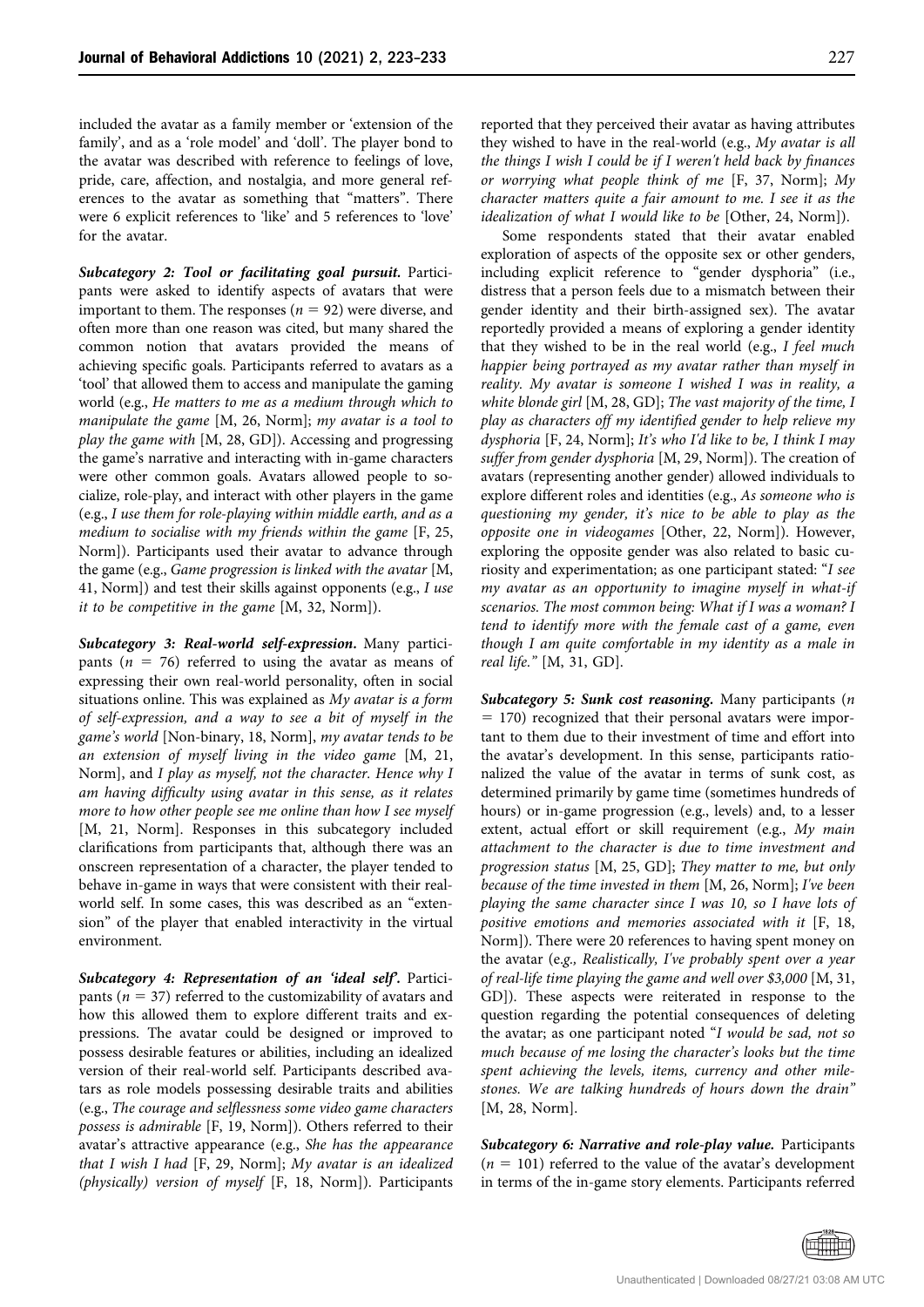to character growth and actions that progress the story, including the resolution of conflict and development of more powerful attributes (e.g., I feel that they're the main character of a story I want to see more of. They matter to me in that I care about the story [F, 28, Norm]; They matter to me in the sense that I enjoy playing their story, seeing what kind of person they can become [M, 25, GD]). Participants referred to feelings of satisfaction and, in some cases, pride in creating and customizing their avatar (e.g., It is a character I created and love, I am fond of the character as you might be fond of anything you create [M, 37, Norm]; A unique avatar is something I can be proud of or celebrate with friends [M, 25, Norm]; I'm proud of myself for what it has become in the same way a woodworker would be proud of a really nice table he made [M, 29, Norm]). Some participants referred to ways in which their avatar's story might reflect or be influenced by some of their own life experiences ("I created her at a time in my life when I was very sad and even though I've improved since then, she remains as an outlet for me to express my sadness. She suffers as I have suffered." [F, 21, Norm]). Many participants explained that they became 'immersed' in the game's storyline but this did not involve a sense of immersion in the character (e.g., "No, not the avatar. Immersion is either a function of good storytelling and direction, or the mechanical fun of a particular game loop" [M, 29, Norm]).

### Category 2: The unimportance of avatars

Subcategory 7: Superficiality and irrelevance. Although some participants stated that their avatar enabled selfexpression and identity exploration, many respondents ( $n =$ 188) reported that avatars were meaningless or superficial outside of the gaming experience. This was the largest subcategory ( $n = 188$ ), although the analysis did not include many of the very brief responses (i.e., 2–3 words) that indicated lack of interest in the avatar (e.g., don't care or doesn't matter) which would have greatly increased the size of this subcategory. Avatars were described as a bunch of pixels that have nothing to do with my real life [M, 22, Norm], merely a string of 1s and 0s [M, 18, Norm], pretty meaningless in a void [M, 32, Norm], an empty vase [M, 32, Norm], puppets that look nice and do cool things [M, 28, Norm], and just a means to an end [M, 30, Norm]. Participants referred to a lack of personal preference or emotional connection to their avatar (e.g., It could just be a brick and that would be fine [M, 29, Norm]).

Subcategory 8: Differentiated from real-world self. Some participants ( $n = 24$ ) differentiated their real-world identity from their online identity, and made strong clarifying statements to this effect. Avatars were described as separate and distinct from their actual-self, and as having no relationship or influence on their self-concept or vice-versa (e.g., It's not an extension of myself ... It's just my online game avatar, nothing more nothing less [M, 22, Norm]; It's a completely separate entity. I do sometimes get thrown when people treat my avatar as if it's me [M, 43, Norm]; Overall, I have a strong sense of self and I don't place my self-worth on a digital avatar so its impact on my day-to-day life would be minimal [F, 25, Norm]; An avatar is an avatar. I don't selfinsert into it... It's kind of a canvas for whatever aesthetic whims I may have [M, 29, Norm]). Some participants commented on external views (e.g., statements in the media and games research) about gaming avatars and self-identity (e.g., One thing I've always remarked upon in such articles is how they describe the avatars as if you're trying to BE the avatar. As if you really think you're a wizard in Baldur's Gate or a Jedi or a Hogwarts student. No wonder some people think gamers are weird [F, 39, GD]). Another participant challenged the notion of avatars expressing or representing self-concept or aspects of gender, age, or race (e.g., The current trend of discussion about "representation" in games is a ridiculous one. The avatar in games is not there to represent the player... It is a puppet, not part of the player's personality [M, 46, Norm]).

# Category 3: The importance of the broader game context

Subcategory 9: Avatar value depends on game genre. Some participants ( $n = 24$ ) acknowledged feeling some degree of personal investment in their avatar but that this depended greatly on the type of game. Avatars in massively multiplayer online (MMO) games were perceived as important because the game involved a focus on character development, avatar customization, and role-playing opportunities. Participants developed a stronger 'attachment' to the avatar in MMO games than other games (e.g., My avatar matters to me depending in the genre of game that I am playing. When playing an MMO I feel as if the character is "me" and that the character is an extension of myself. However, when playing a MOBA the avatar I control does not feel like "me" it just feels like a character I control that has its own personality and actions that are separate from me [F, 22, GD]; In games like MMOs where a character's name, appearance, and even backstory are yours to create, I have a little more personal attachment to them because I like to come up with characters with compelling personalities and backstories [M, 36, Norm]). Role-playing games were similarly recognized as games where the user developed a stronger connection with the avatar (e.g., If I play an RPG, it matters and I almost always identify with its actions. For grinding or PVP games, I don't really care for it [M, 31, Norm]; In first-person RPGs, avatar must resonate with some part of myself. In other games, it is less important [M, 26, Norm]). Avatar customizability was a feature of these games identified as contributing to avatar attachment (e.g., The more choices I am given in avatar customization the more I can identify with the character [Other, 51, Norm]; I connected to my customized avatar/character because I made choices that aligned with my own beliefs and thought processes [F, 20, Norm]).

Participants highlighted some in-game situations where there was a lack of connection with the avatar, such as when playing games where the avatar was more short-lived or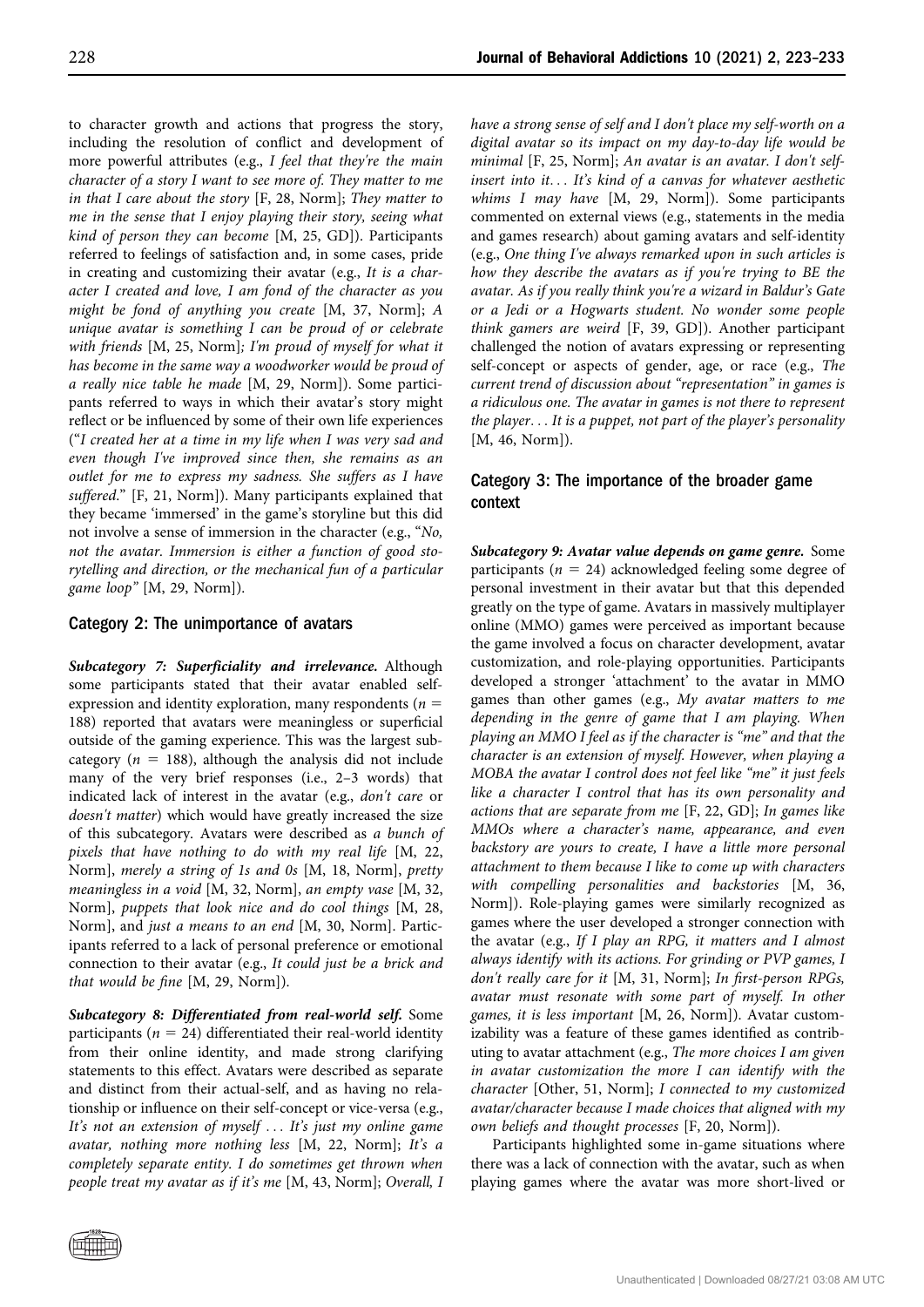disposable (e.g., Most of the games I play tend to be games where the avatar is regularly tossed away, such as in the roguelike genre or in Path of Exile's league system. So getting attached to a character is not common for me [Other, 24, Norm]) and the game action itself was frequently reset or restarted, such as new rounds or levels that clear progress (e.g., My character doesn't matter to me as it is a MOBA game and my character changes [M, 21, GD]).

Subcategory 10: Immersion in the world, not the avatar. Many participants ( $n = 54$ ) referred to the concept of immersion in the game, which was generally characterized as the experience of total involvement in the game. Many participants believed that the avatar had low relevance on its own in eliciting immersion. Rather, immersion was reportedly achieved via the player's sustained interaction with the sum of the game's parts working in unison (i.e., the overall game experience) (e.g., I get sucked up in the game, not specifically the avatar  $[M, 26, GD];$ The game itself, sure. But the avatar? No [M, 29, Norm]; Hard to control gaming time because of immersion? Yes. Because of an avatar? No [M, 18, Norm]). Some participants specified the immersive nature of the game setting and world (e.g., Usually, the world and environment in a game and the ability to interact with it matter more to me than my avatar... I don't often give my avatars much thought [M, 19, Norm]; Honestly, I don't think that immersion into the avatar is the biggest thing here. It's the sights, the things to do, the rewards. It is a very beautifully designed game and the terrains are so varied [F, 53, GD]).

Evaluation of problem gamer responses. An evaluation of 452 responses from the 162 participants who met the GD criteria was conducted. Like the non-problem gamers, there were some participants who expressed a form of attachment to their avatar, including I have grown really attached [M, 31, GD], My avatar matters a lot to me [F, 53, GD], and it has a deep sense of familiarity and feels very personal to me [M, 28, GD]. However, there were also some participants who reported having no such feelings toward their avatar, responding affirmatively but referring only to the visual appearance or aesthetic of the avatar (e.g., Yes, I want him to be cool so I can get attention [M, 21, GD]). Some participants reported that their avatar did not matter to them (e.g., My avatar doesn't really matter to me at all [M, 18, GD]; My avatar doesn't really matter to me [M, 22, GD]; Doesn't really matter to me [M, 23, GD]; No, it's just a character in the game [M, 19, GD]; I don't feel any strong, personal, emotional connection with any of the avatars I play as in video games [M, 25, GD]. There were a further 12 responses that directly stated 'no' or 'not really' in response to the first question about avatar attachment. Similarly, there were mixed responses to the question about hypothetically losing the avatar, ranging from strong emotional responses of anger, annoyance and sadness to mild reactions and total indifference (and noting that they would either make a new character or play a different game as a result).

There were also mixed responses to the question of the role of the avatar in losing control over gaming or engaging in persistent gaming. Of the 25 responses that responded affirmatively (i.e., stating 'yes' and referring to excessive gaming), there were no clear examples of how the avatar was an active structural feature of the game that affected excessive gaming. In contrast, there were many clear examples of how the avatar was not considered the relevant 'addictive' component of gaming (e.g., I don't think in playing the avatar themself, no, but other aspects maybe [F, 19, GD], I don't actually get especially immersed in my characters while in-game [M, 23, GD], Just the game is addicting not the avatar itself [M, 19, GD]; Any addictive tendencies I've felt have always been driven by games' progression systems (gear/ skills/etc) [M, 31, GD]; Whenever it's hard to control my gaming time, it's more likely because of addictive gaming mechanisms enticing me to play just a little bit more or because I'm lost in the story. Not because I want to be that person [F, 39, GD]; While the experience of having an avatar is nice, the game itself is "addictive" [F, 23, GD]).

## **DISCUSSION**

Avatars have increasingly been the focus of empirical studies of player-game interactions implicated in problem gaming and GD ([Kim et al., 2018;](#page-9-14) [Liew et al., 2018;](#page-10-7) [Stavropoulos](#page-10-11) [et al., 2020;](#page-10-11) [You et al., 2017](#page-10-16)). To address the lack of detailed firsthand accounts in this area, the present study adopted a qualitative approach to investigate regular and problem gamers' avatar-related perceptions and experiences. It was found that players' views were diverse in regard to the psychological value and function of avatars. However, there were several perspectives that suggested some commonalities across different player-avatar interactions. First, many participants expressed a view of avatars as being the means of achieving in-game goals, referring to the avatar as a 'tool' or part of the medium or user interface that enabled interactivity or manipulation of objects. Players referred to various in-game goals and acts of reward-seeking (e.g., story progress, obtaining rare items, socializing) in ways that subsumed the value or importance of avatar. In other words, the avatar was described as a 'means to an end' rather than the primary reinforcing aspect of the game, although there were instances of reward-seeking that directly implicated the avatar (e.g., obtaining rewards to customize or otherwise improve the avatar).

A consistent finding in survey-based studies has been that players form an attachment to, or identify with, aspects of their personal avatar [\(Li et al., 2011](#page-10-6); [Liew et al., 2018;](#page-10-7) [Mancini et al., 2019](#page-10-8); [Stavropoulos et al., 2019](#page-10-9); [Wolfendale,](#page-10-10) [2007\)](#page-10-10). The present study found mixed support for this proposition, which was consistent with [Sibilla and Mancini](#page-10-1) [\(2018\).](#page-10-1) First, some participants referred to the customizability of avatars and how this allowed them to explore different desirable traits and expressions, which may be viewed as an idealized version of their real-world self. However, many participants who reported these experiences were frequent but non-problematic gamers, indicating that these 'attachments' were commonplace in gaming and may

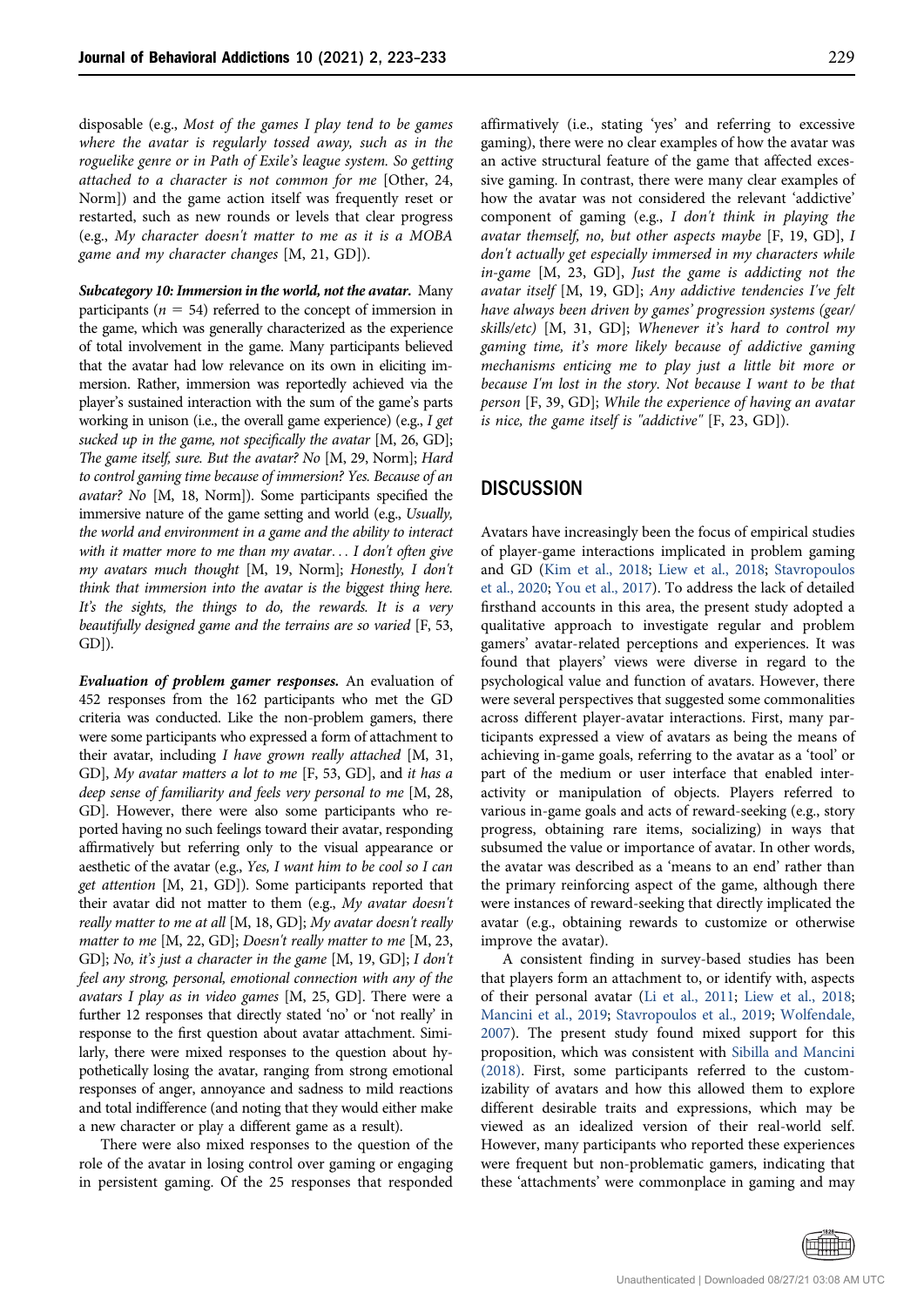not be specific to problem gaming experiences. A study of user-avatar bonds by [Stavropoulus et al. \(2020\)](#page-10-11), whose sample ( $N = 1022$  MMO gamers) was comparable to the sample in the present study, proposed a subtype of 'fused' players. Fused players referred to individuals whose identity was 'fused' to their avatar – as measured by the endorsement of statements including "Both me and my character are the same" [\(Blinka, 2008](#page-8-6)). The authors explained that fused players "tended to present with real-life behaviours more impacted by their online avatars, while concurrently tending to be more immersed with their avatar in game action, and to use avatars more as a mean to compensate real-life deficits" (p. 8). [Lemenager et al.](#page-10-0)'s (2020) systematic review also referred to 'fusion' in stating "the individual increasingly fuses with the virtual world and accordingly fosters an idealized virtual self-concept".

The present study found references to the avatar as representing an ideal self but very limited evidence of players reporting experiences of 'fusion' with their avatar. For example, when asked about the personal consequences of losing their avatar, participants tended to refer to the avatar as an object (e.g., "Losing my favourite gaming-avatar would feel the same as losing my favourite one of some everydayobject") or express feelings of frustration or disappointment at losing their time investment in the game. Such feelings were often qualified as being short-lived and followed by an adaptive action such as re-making the character or playing a different game. Some participants seemed to refer to a genuine personal loss, comparing the avatar to a "friend" and a "pet". Across all the written responses (59,059 words) there were no explicit references or allusions to self-identity being 'fused', 'joined', 'coupled', 'united' or 'combined' with their avatar (or identity being 'shared', 'the same', or 'overlapping'). However, consistent with previous empirical studies ([Burleigh et al., 2018](#page-8-3); [Mancini et al., 2019](#page-10-8); [Morcos,](#page-10-19) [Stavropoulos, Rennie, Clark, & Pontes, 2019;](#page-10-19) [Sioni et al.,](#page-10-15) [2017](#page-10-15); [You et al., 2017](#page-10-16)), some players referred to feelings of 'attachment' and 'connection', which were clarified as simply meaning 'liking' the appearance or other attribute of the avatar or part of becoming immersed in the game world or narrative. Based on these diverse views, it is not clear whether certain survey items in previous studies that measure certain strong perceptions of avatars necessarily capture these views effectively or may be over-interpreting (or, attributing too much importance to) the semantics of language that attempts to convey embodiment in a virtual representation (e.g., "my character is an extension of myself"; [Van Looy et al., 2012;](#page-10-12) "Both me and my character are the same": [Blinka, 2008;](#page-8-6) "I see things differently when I play with another character": [Stavropoulos et al., 2020\)](#page-10-11). For example, it could be that some gamers may endorse some avatarrelated questions if these items refer to a close (but inaccurate) approximation of their avatar beliefs. This may then result in researchers misconstruing the importance of the avatar and/or citing the endorsement of these items to explain dysfunctional gaming behaviours, particularly in the absence of alternative explanations or data (e.g., sunk cost, comorbidities, self-regulation issues). Future research

employing cognitive interviews and survey measures to determine how participants interpret certain items in standard survey tools may be a helpful next step.

Another possibility is that some player-avatar bonds arise from psychological issues unrelated to problematic gaming or GD, but which still maintain their engagement in gaming activities. In particular, some participants related their avatar identification to gender identity-related issues not directly related to gaming disorder, such as the desire to transition to the opposite sex. In this way, gaming may enable gender and identity experimentation as a way of coping with distress about gender identity and may be only one of several contexts in which this experimentation is occurring in the person's life. Another potential issue is the role of third or unmeasured variables. For example, in studies that report associations between measures of avatar identification, problematic gaming, and general psychological distress (e.g., the DASS-21) it is possible that other factors (e.g., self-regulation difficulties, impaired control) may account for the association between all these variables.

Many participants in this study, including self-identified problem gamers who played avatar-centric games (e.g., MMO games), perceived their personal avatars as a relatively unimportant, even superficial, aspect of the overall gaming experience. These participants explained that their avatars did not have personal or sentimental value (e.g., based on terms such as 'meaningless pixels', 'empty vase', and 'a bunch of 1s and 0s'). This was consistent with our previous qualitative study of regular and problematic gamers who viewed rewards in games as "artificial and worthless" when asked to reflect on their importance [\(King et al., 2017](#page-9-0), p. 529). In this study, participants referred to appealing avatar attributes but clarified that these were gameplay features that enable exploration and progression. Participants explained that some games (e.g., social online games, role-playing games) had a greater focus on avatars and related features (social interaction, customizability) but that avatars alone did not elicit immersion into the game. Rather, in-game immersion was attributed to the synergy of game elements (e.g., world, story, rewards). These views suggest that it may be reductionistic to attribute immersion to the avatar independent of other in-game features, in the same way that books and films do not rely solely on their characters for immersion.

#### Limitations

The strengths of this study included: (a) open-ended questions that eschewed assumptions about pathology and player-avatar interactions; (b) a large and diverse sample of regular gamers, including a large number of females ( $N =$ 243), who are often lacking in gaming studies ([King &](#page-9-24) [Potenza, 2020](#page-9-24)); (c) a sample involved in games across various genres (MMO, MOBA, RPG, and FPS games) and types of avatars (e.g., single/multiple avatars, human/nonhuman avatars, first/third person perspective, levels of customizability; see <withheld for review>); and (d) detailed responses with evidence of critical reflection. However, this study had several limitations. First, the responses were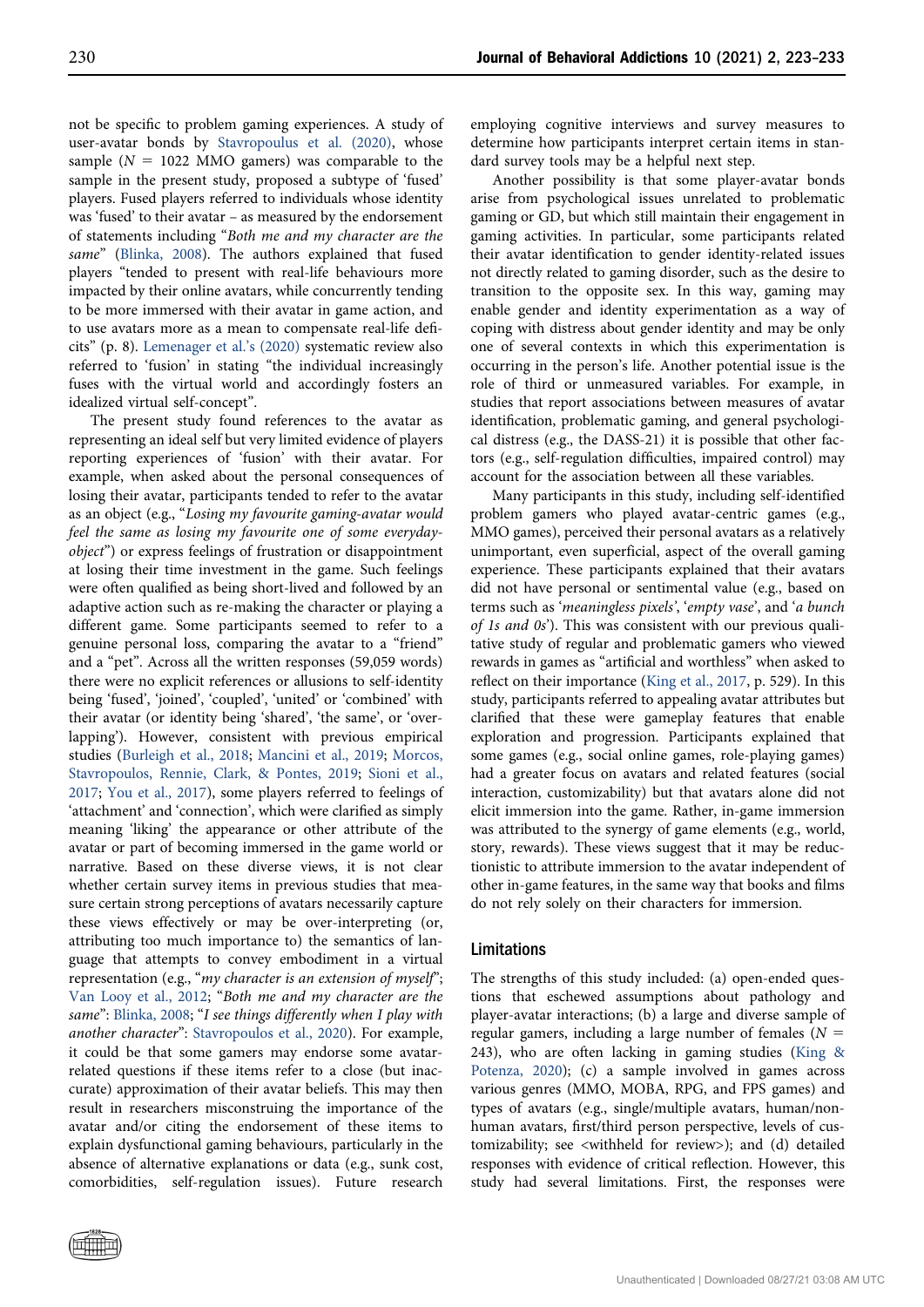obtained anonymously online. While this approach increased the likelihood of honest self-disclosure, it may have lacked the validity of face-to-face and telephone/web-based interviewing. Second, the sample was predominantly composed of adults, and therefore results may not generalize to adolescents, for whom issues of identity may be particularly salient. Third, data collection occurred during the COVID-19 pandemic, which may have impacted the way in which participants reported on their avatar-related views and relationships (e.g., minimizing its importance in the context of various stressors and shifting priorities) [\(King et al., 2020](#page-9-25); [Kiraly et al., 2020](#page-9-26)). Finally, although participants often provided sufficient clarification, the study lacked follow-up questions and the capacity to prompt participants for further detail or clarification.

# **CONCLUSIONS**

This qualitative study provides firsthand perspectives on player-avatar interactions that will hopefully contribute to current debates on GD and research efforts to identify potential mechanisms of problematic gaming [\(Brand et al., 2020;](#page-8-7) [King et al., 2019](#page-9-1)). These data highlighted diverse views concerning the value of avatars and their function in gaming. Although many respondents reported that avatars were a useful vehicle through which to enhance game narratives and progression, they were also considered superficial, replaceable, and largely unrelated to self-concept. Some participants reported anticipated regret at the prospect of losing all their time and money invested in a gaming avatar, but there was no clear indication that the avatar itself was linked to the development or maintenance of persistent or problematic gaming. The relationship between avatars and problematic gaming or GD was largely unclear or inconsistent, and refuted by some participants. Future research with clinical samples may help to gain a better understanding of avatarrelated processes, including how avatar-stimuli may establish gaming habits under certain conditions, such as in relation to vulnerabilities including low self-regulation or poor inhibitory control. This research suggests that researchers should be cautious about suggestions to include avatar identification as a symptom of IGD in the DSM-5 ([Sioni et al., 2017](#page-10-15)), particularly in the context of efforts to streamline GD to its most clinically valid and representative form [\(Castro-Calvo](#page-9-27) [et al., 2021](#page-9-27)). Such proposals may 'overpathologize' gaming [\(Billieux, Flayelle, Rumpf, & Stein, 2019](#page-8-8)) and negate the important role that in-game avatars play in socializing, storytelling, and other creative activities in recreational gaming. One would also need to ensure that any strong self-identification with avatars was not otherwise accounted for by other psychologically meaningful issues confronting the gamer at the same time.

Funding sources: This work received financial support from a Discovery Early Career Researcher Award (DECRA) DE170101198 funded by the Australian Research Council (ARC).

Authors' contribution: RG and DLK designed the study and cowrote the first draft of the manuscript. RG recruited participants and analyzed the data with assistance from DLK. All authors contributed to and approved the final manuscript.

Conflict of interest: The authors declare no competing interests. The authors alone are responsible for the content and writing of the paper.

## SUPPLEMENTARY MATERIAL

Supplementary data to this article can be found online at [https://doi.org/10.1556/2006.2021.00038.](https://doi.org/10.1556/2006.2021.00038)

## **REFERENCES**

- <span id="page-8-4"></span>Allison, S. E., Von Wahlde, L., Shockley, T., & Gabbard, G. O. (2006). The development of the self in the era of the internet and role-playing fantasy games. American Journal of Psychiatry, 163, 381–385. [https://doi.org/10.1176/appi.ajp.163.3.381](http://doi.org/10.1176/appi.ajp.163.3.381).
- <span id="page-8-5"></span>American Psychiatric Association. (2013). Diagnostic and statistical manual of mental disorders – DSM-5 (5th ed.). Arlington, VA: Author.
- <span id="page-8-1"></span>Bailey, K., West, R., & Kuffel, J. (2013). What would my avatar do? Gaming, pathology, and risky decision making. Frontiers in Psychology, 4, 609. [https://doi.org/10.3389/fpsyg.2013.00609](http://doi.org/10.3389/fpsyg.2013.00609).
- <span id="page-8-2"></span>Bessière, K., Seay, A. F., & Kiesler, S. (2007). The ideal elf: Identity exploration in World of Warcraft. Cyberpsychology & Behavior, 10, 530–535. [https://doi.org/10.1089/cpb.2007.9994.](http://doi.org/10.1089/cpb.2007.9994)
- <span id="page-8-8"></span>Billieux, J., Flayelle, M., Rumpf, H. J., & Stein, D. J. (2019). High involvement versus pathological involvement in video games: A crucial distinction for ensuring the validity and utility of gaming disorder. Current Addiction Reports, 6(3), 323–330. [https://doi.org/10.1007/s40429-019-00259-x.](http://doi.org/10.1007/s40429-019-00259-x)
- <span id="page-8-0"></span>Billieux, J., Thorens, G., Khazaal, Y., Zullino, D., Achab, S., & Van der Linden, M. (2015). Problematic involvement in online games: A cluster analytic approach. Computers in Human Behavior, 43, 242–250. [https://doi.org/10.1016/j.chb.2014.10.055](http://doi.org/10.1016/j.chb.2014.10.055).
- <span id="page-8-6"></span>Blinka, L. (2008). The relationship of players to their avatars in MMORPGs: Differences between adolescents, emerging adults and adults. Cyberpsychology: Journal of Psychosocial Research on Cyberspace, 2(1). [https://cyberpsychology.eu/article/view/](https://cyberpsychology.eu/article/view/4211/3252) [4211/3252.](https://cyberpsychology.eu/article/view/4211/3252)
- <span id="page-8-7"></span>Brand, M., Rumpf, H. J., Demetrovics, Z., MÜller, A., Stark, R., King, D. L., & Potenza, M. N. (2020). Which conditions should be considered as disorders in the International Classification of Diseases (ICD-11) designation of "other specified disorders due to addictive behaviors"? Journal of Behavioral Addictions. [https://doi.org/10.1556/2006.2020.00035.](https://doi.org/10.1556/2006.2020.00035)
- <span id="page-8-3"></span>Burleigh, T. L., Stavropoulos, V., Liew, L. W., Adams, B. L., & Griffiths, M. D. (2018). Depression, internet gaming disorder, and the moderating effect of the gamer-avatar relationship: An exploratory longitudinal study. International Journal of Mental

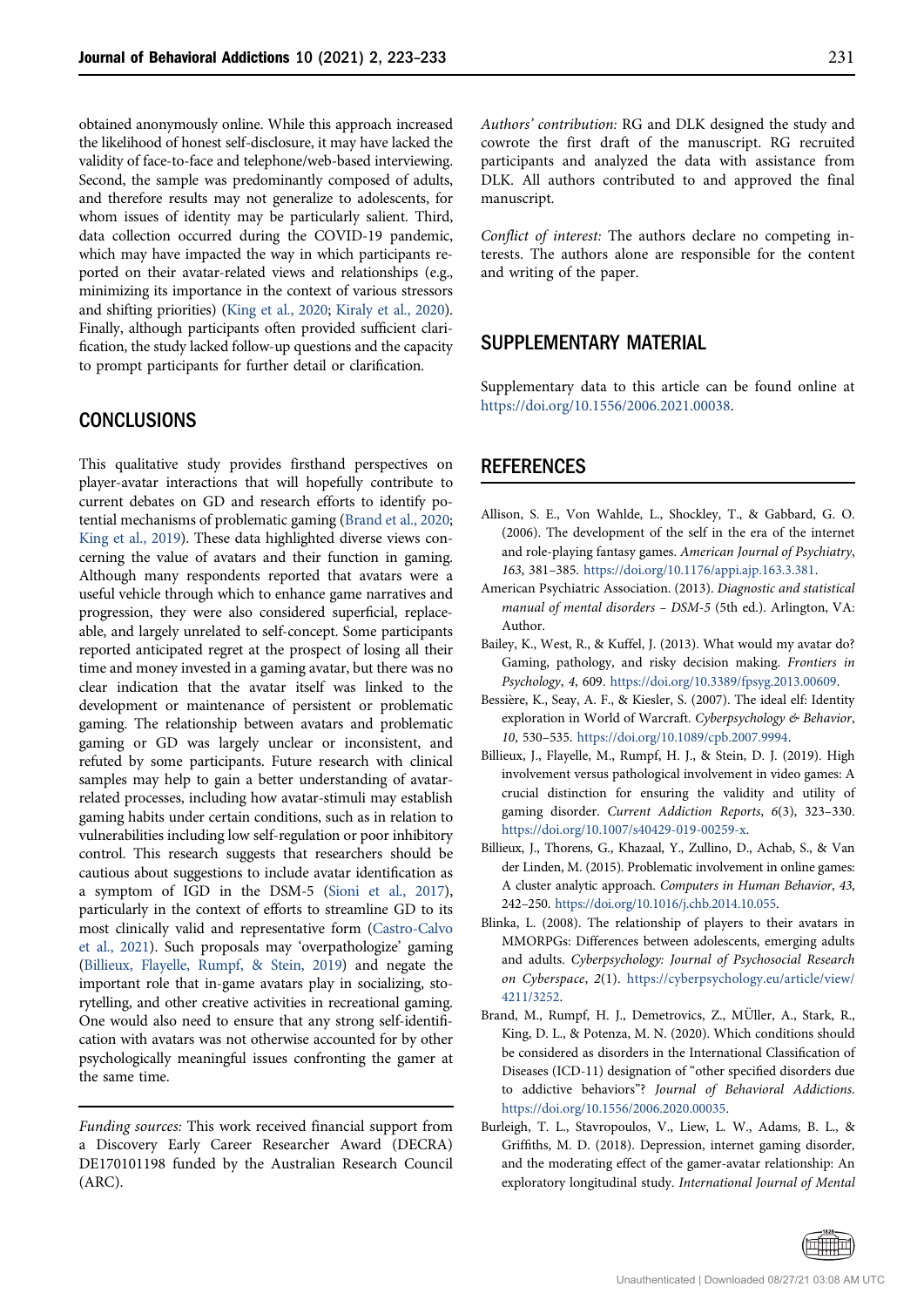Health and Addiction, 16, 102–124. [https://doi.org/10.1007/](http://doi.org/10.1007/s11469-017-9806-3) [s11469-017-9806-3](http://doi.org/10.1007/s11469-017-9806-3).

- <span id="page-9-27"></span>Castro-Calvo, J., King, D. L., Stein, D., Brand, M., Carmi, L., Chamberlain, S. R., ..., Billieux, J. (2021). Expert appraisal of criteria for assessing gaming disorder: An international Delphi study. Addiction. [https://doi.org/10.1111/add.15411](doi:https://doi.org/10.1111/add.15411).
- <span id="page-9-16"></span>Chappell, D., Eatough, V., Davies, M. N., & Griffiths, M. (2006). EverQuest—It's just a computer game right? An interpretative phenomenological analysis of online gaming addiction. International Journal of Mental Health and Addiction, 4, 205–216. <https://doi.org/10.1007/s11469-006-9028-6>.
- <span id="page-9-12"></span>Choi, E. J., Taylor, M. J., Hong, S. B., Kim, C., Kim, J. W., McIntyre, R. S., & Yi, S. H. (2018). Gaming-addicted teens identify more with their cyber-self than their own self: Neural evidence. Psychiatry Research: Neuroimaging, 279, 51–59. [https://doi.org/](https://doi.org/10.1016/j.pscychresns.2018.05.012) [10.1016/j.pscychresns.2018.05.012.](https://doi.org/10.1016/j.pscychresns.2018.05.012)
- <span id="page-9-8"></span>Dengah, H. F., & Snodgrass, J. G. (2020). Avatar creation in videogaming: Between compensation and constraint. Games for Health Journal, 9, 265–272. [https://doi.org/10.1089/g4h.2019.0118.](doi:https://doi.org/10.1089/g4h.2019.0118)
- <span id="page-9-13"></span>Dieter, J., Hill, H., Sell, M., Reinhard, I., Vollstädt-Klein, S., Kiefer, F., ..., Lemenager, T. (2015). Avatar's neurobiological traces in the self-concept of massively multiplayer online role-playing game (MMORPG) addicts. Behavioral Neuroscience, 129, 8–17.
- <span id="page-9-5"></span>Ducheneaut, N., Wen, M. H., Yee, N., & Wadley, G. (2009). Body and mind: A study of avatar personalization in three virtual worlds. In Proceedings of the SIGCHI conference on human factors in computing systems (pp. 1151–1160).
- <span id="page-9-3"></span>Forsyth, S. R., Chesla, C. A., Rehm, R. S., & Malone, R. E. (2017). It feels more real: An interpretive phenomenological study of the meaning of video games in adolescent lives. Advances in Nursing Science, 40, E1–E17. [https://doi.org/10.1097/ANS.](https://doi.org/10.1097/ANS.0000000000000183) [0000000000000183.](https://doi.org/10.1097/ANS.0000000000000183)
- <span id="page-9-2"></span>Gilbert, R., Thadani, V., Handy, C., Andrews, H., Sguigna, T., Sasso, A., & Payne, S. (2014). The psychological functions of avatars and alt (s): A qualitative study. Computers in Human Behavior, 32, 1–8. [https://doi.org/10.1016/j.chb.2013.11.007.](https://doi.org/10.1016/j.chb.2013.11.007)
- <span id="page-9-7"></span>Green, R., Delfabbro, P. H., & King, D. L. (2020). Avatar- and selfrelated processes and gaming disorder: A systematic review. Addictive Behaviors, 108, 106461. [https://doi.org/10.1016/j.addbeh.](https://doi.org/10.1016/j.addbeh.2020.106461) [2020.106461](https://doi.org/10.1016/j.addbeh.2020.106461).
- <span id="page-9-21"></span>Green, R., Delfabbro, P. H., & King, D. L. (2021). Avatar identification and problematic gaming: The role of self-concept clarity. Addictive Behaviors, 113, 106694. [https://doi.org/10.1016/j.](https://doi.org/10.1016/j.addbeh.2020.106694) [addbeh.2020.106694.](https://doi.org/10.1016/j.addbeh.2020.106694)
- <span id="page-9-17"></span>Griffiths, M. D. (2010). The role of context in online gaming excess and addiction: Some case study evidence. International Journal of Mental Health and Addiction, 8, 119–125. [https://doi.org/10.](https://doi.org/10.1007/s11469-009-9229-x) [1007/s11469-009-9229-x](https://doi.org/10.1007/s11469-009-9229-x).
- <span id="page-9-11"></span>Higgins, E. T. (1989). Self-discrepancy theory: What patterns of self-beliefs cause people to suffer? In Advances in Experimental social Psychology (Vol. 22, pp. 93–136). Academic Press.
- <span id="page-9-9"></span>Hussain, Z., & Griffiths, M. D. (2009). The attitudes, feelings, and experiences of online gamers: A qualitative analysis. CyberPsychology & Behavior, 12, 747–753. [https://doi.org/10.1089/cpb.](https://doi.org/10.1089/cpb.2009.0059) [2009.0059](https://doi.org/10.1089/cpb.2009.0059).
- <span id="page-9-20"></span>Judd, C. M., Smith, E. R., & Kidder, L. H. (1991). Research methods in social relations (6th ed.). Fort Worth, USA: Harcourt Brace Jovanovich College Publishers.
- <span id="page-9-14"></span>Kim, M. K., Jung, Y. H., Kyeong, S., Shin, Y. B., Kim, E., & Kim, J. J. (2018). Neural correlates of distorted self-concept in individuals with internet gaming disorder: A functional MRI study. Frontiers in Psychiatry, 9, 1–8. [https://doi.org/10.3389/fpsyt.2018.00330.](https://doi.org/10.3389/fpsyt.2018.00330)
- <span id="page-9-22"></span>King, D. L., Billieux, J., Carragher, N., & Delfabbro, P. H. (2020). Face validity evaluation of screening tools for gaming disorder: Scope, language, and overpathologizing issues. Journal of Behavioral Addictions, 9, 1–13. <https://doi.org/10.1556/2006.2020.00001>.
- <span id="page-9-25"></span>King, D. L., Chamberlain, S. R., Carragher, N., Billieux, J., Stein, D., Mueller, K., & Delfabbro, P. H. (2020). Screening and assessment tools for gaming disorder: A comprehensive systematic review. Clinical Psychology Review, 77, 101831. [https://doi.org/](https://doi.org/10.1016/j.cpr.2020.101831) [10.1016/j.cpr.2020.101831](https://doi.org/10.1016/j.cpr.2020.101831).
- <span id="page-9-4"></span>King, D. L., & Delfabbro, P. H. (2014). The cognitive psychology of Internet gaming disorder. Clinical Psychology Review, 34, 298– 308. [https://doi.org/10.1016/j.cpr.2014.03.006.](https://doi.org/10.1016/j.cpr.2014.03.006)
- <span id="page-9-23"></span>King, D. L., Delfabbro, P. H., Billieux, J., & Potenza, M. N. (2020). Problematic online gaming and the COVID-19 pandemic. Journal of Behavioral Addictions, 9(2), 184–186. [https://doi.org/](doi:https://doi.org/10.1556/2006.2020.00016) [10.1556/2006.2020.00016](doi:https://doi.org/10.1556/2006.2020.00016).
- <span id="page-9-6"></span>King, D. L., Delfabbro, P. H., Deleuze, J., Perales, J. C., Kiraly, O., Krossbakken, E., & Billieux, J. (2019). Maladaptive player-game relationships in problematic gaming and gaming disorder: A systematic review. Clinical Psychology Review, 73, 101777. <https://doi.org/10.1016/j.cpr.2019.101777>.
- <span id="page-9-0"></span>King, D. L., Herd, M. C. E., & Delfabbro, P. H. (2017). Tolerance in Internet gaming disorder: A need for increasing gaming time or something else? Journal of Behavioral Addictions, 6, 525–533. [https://doi.org/10.1556/2006.6.2017.072.](https://doi.org/10.1556/2006.6.2017.072)
- <span id="page-9-1"></span>King, D. L., Koster, E., & Billieux, J. (2019). Study what makes games addictive. Nature, 573, 346. [https://doi.org/10.1038/](https://doi.org/10.1038/d41586-019-02776-1) [d41586-019-02776-1](https://doi.org/10.1038/d41586-019-02776-1).
- <span id="page-9-24"></span>King, D. L., & Potenza, M. N. (2020). Gaming disorder and female adolescents: A hidden problem? Journal of Adolescent Health, 66, 650–652. <https://doi.org/10.1016/j.jadohealth.2020.03.011>.
- <span id="page-9-26"></span>Kiraly, O., Potenza, M., Stein, D. J., King, D. L., Hodgins, D. C., Saunders, J. B. ..., Demetrovics, Z. (2020). Preventing problematic internet use during the COVID-19 pandemic: A consensus guideline. Comprehensive Psychiatry, 100, 152180.
- <span id="page-9-10"></span>Klimmt, C., Hefner, D., & Vorderer, P. (2009). The video game experience as "true" identification: A theory of enjoyable alterations of players' self-perception. Communication Theory, 19, 351–373. [https://doi.org/10.1111/j.1468-2885.2009.01347.x.](https://doi.org/10.1111/j.1468-2885.2009.01347.x)
- <span id="page-9-18"></span>Lee, E. J. (2011). A case study of internet game addiction. Journal of Addictions Nursing, 22, 208–213. [https://doi.org/10.3109/](https://doi.org/10.3109/10884602.2011.616609) [10884602.2011.616609](https://doi.org/10.3109/10884602.2011.616609).
- <span id="page-9-19"></span>Lee, O., & Shin, M. (2004). Addictive consumption of avatars in cyberspace. CyberPsychology & Behavior, 7, 417–420. [https://](https://doi.org/10.1089/cpb.2004.7.417) [doi.org/10.1089/cpb.2004.7.417.](https://doi.org/10.1089/cpb.2004.7.417)
- Lemenager, T., Dieter, J., Hill, H., Koopmann, A., Reinhard, I., Sell, M., & Mann, K. (2014). Neurobiological correlates of physical self-concept and self-identification with avatars in addicted players of Massively Multiplayer Online Role-Playing Games (MMORPGs). Addictive Behaviors, 39, 1789–1797. [https://doi.](https://doi.org/10.1016/j.addbeh.2014.07.017) [org/10.1016/j.addbeh.2014.07.017](https://doi.org/10.1016/j.addbeh.2014.07.017).
- <span id="page-9-15"></span>Lemenager, T., Dieter, J., Hill, H., Hoffmann, S., Reinhard, I., Beutel, M., & Mann, K. (2016). Exploring the neural basis of avatar identification in pathological Internet gamers and of self-